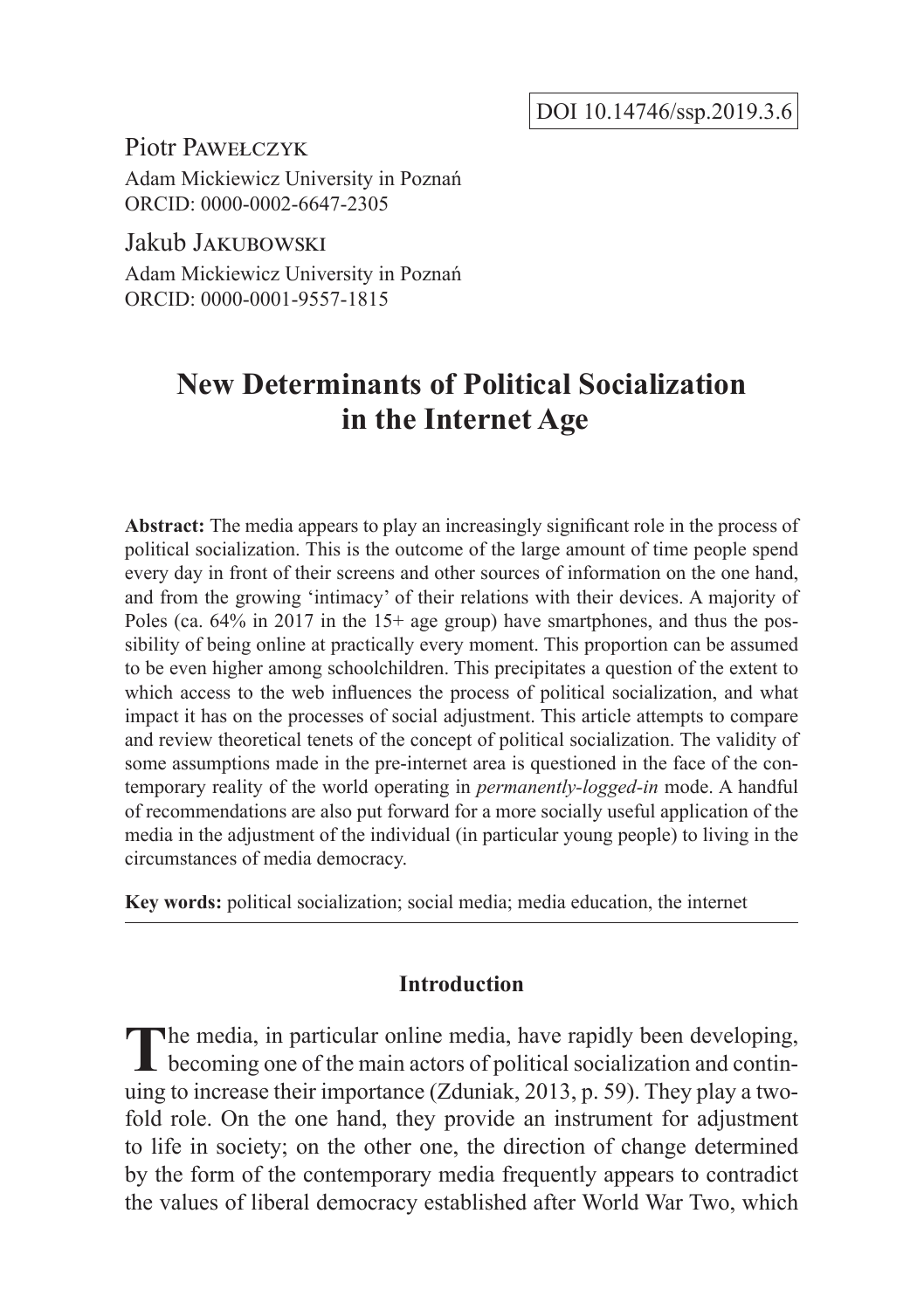– however – does not undermine the objective goal of socialization. Socialization is a direct reproduction of the social order, and even this order demands changes. The influence of a new actor in political socialization, namely online media, constitutes a hidden element. Therefore, the consequences of the development of online media for the process of the politicization of society is worth investigating.

The aim of this paper is to present these consequences, and attempt to review the theoretical tenets of the concept and theory of political socialization. A hypothesis will be verified, according to which the goals of individuals in the process of political socialization and the ideological postulates of liberal democracy are mutually exclusive, producing a cognitive dissonance which is difficult to overcome. In connection with the above assumption, a number of questions are asked in the article, making it possible to address several phenomena in the field of political socialization, pertaining first and foremost to young people.

- RQ 1. How does the system of free content created by non-professionals influence the emergence of knowledge about politics, which is an important component of forming a valuable individual in a liberal democracy?
- RQ 2. What is the level of usability of short forms of network communication for the system?
- RQ 3. What is the level of extremist content in the new media in comparison to traditional channels?
- RQ 4. What influence can 'filter bubbles' or 'echo chambers' have on forming the views of the public in the web environment?
- RQ 5. What influence does media education implemented within the framework of institutional socialization in Poland have on the forming of civic attitudes?

Employing the method of critical analysis of sources, and deduction in the field of institutional and non-institutional social adjustment of individuals within a liberal democracy, the above hypothesis is verified, leading to a proposal for certain changes to the theory, and recommendations for the actors involved in political socialization.

# **Classical approach to political socialization**

Political socialization is a process whereby individual awareness, culture and political standpoints are continuously formed. It involves the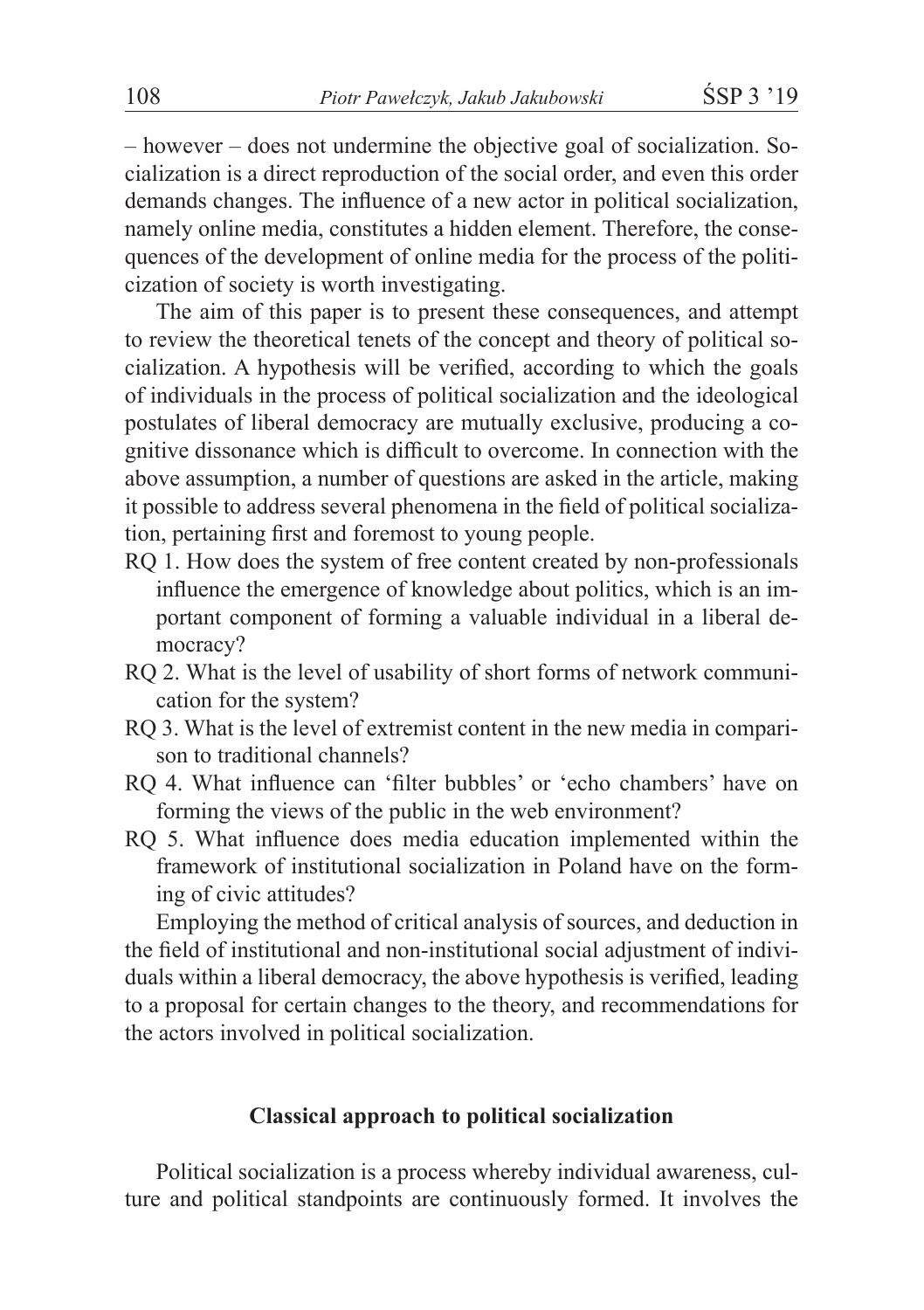transfer of patterns that an individual is willing to assimilate and imitate. In this way, individuals become familiar with, and largely accept, the formal and informal rules characteristic of a given political system. Individuals are subjected to a specific pressure to encourage the adoption of behavioral patterns that are consistent with the interpretation of these rules by the main actors involved in socialization.

Gabriel A. Almond and G. Bingham Powell developed a concept of political socialization which is now considered classical. They approached political socialization as a process in the course of which individuals become aware of the issues in political culture and in this framework form their own attitudes towards political phenomena (Almond, Powell, 1975, p. 589). Stanisław Michalczyk (2005, p. 167) associates political socialization with individuals' adjustment to the different socio-political roles they play in a modern democratic state. Political socialization also occurs in non-alternative regimes where it is distinguished by the restricted influence of ideologically illicit entities. According to Leszek Sobkowiak (1999, pp. 161–162), political socialization involves the ongoing shaping of an individual's awareness of political attitudes and culture, by way of receiving information from other actors and his own intellectual and behavioral activity. This concept emphasizes the interactive role of individuals, who can enhance or weaken the influence of socialization agendas.

There are numerous entities in modern societies attempting to influence political attitudes. Family, school and the mass media are institutions of essential importance in the process of political socialization whose influence has changed over time. In the mid-twentieth century, mass media were treated as an auxiliary measure. Yet towards the end of the twentieth century, their exceptional position in political socialization was recognized. Today, the influence of the internet as the most modern medium continues to grow and begins to dominate, especially when taking the impact of social media into account.

Almond and Powell distinguish between overt political socialization, involving an open transfer of information, promotion of values and assessments, and covert political socialization, in the course of which nonpolitical patterns are conveyed which nevertheless modify individual attitudes to the roles and entities in political systems (Almond, Powell, 1975, p. 590). Political socialization can therefore be assumed to be a process which is always twofold. On the one hand, specific values, norms and models are conveyed in an open manner that the recipient is aware of, for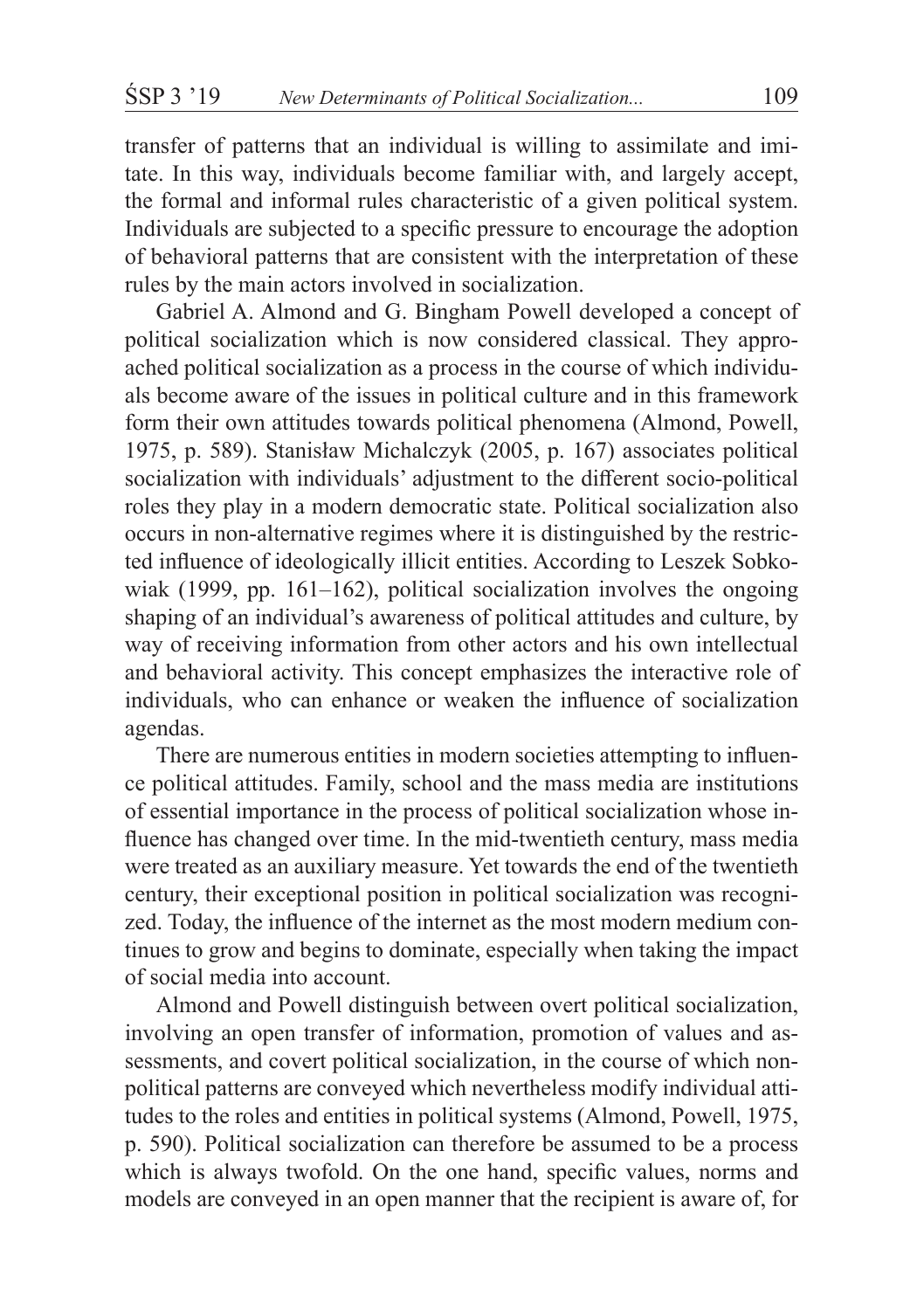instance through political statements, lessons in civics, journalistic commentaries on political events, and so on. On the other one, recommended attitudes to certain significant elements of political life are conveyed under the guise of other messages, such as the selection of school reading, attaching importance to specific symbols, selection of information in mass media coverage, etc. Given the technological changes taking place in communications, it is interesting to investigate to what extent social media feature in the covert and overt channels of political socialization. Analyzing the impact of the factors of political socialization their different emotional levels need to be taken into account, and the fact that they are never free of emotions (even the allegedly neutral or objective content of school curricula). The internet, however, seems to be a medium where emotions definitely prevail over rational content, and political contexts emerge in discussion fora not even remotely related to politics, as illustrated in Figure 1.

Political socialization employs a complex grid of penalties and rewards. It is applied in order for individuals to acquire knowledge about the conventions and principles of the political game, to adopt specific attitudes, to adhere to a generally accepted interpretation of aims, to accept the institutional responsibilities due a given political system, and to reinforce attachment to this system. This field of our political education is characterized by the relatively convergent influence of different socializing factors. They guide us emotionally by indicating different possibilities for fulfilling our need for approval and affiliation. Differences emerge when political objectives are identified in detail and specific values and norms are hierarchically arranged. This is particularly observable with respect to the covert variation of the socialization process.

In the second half of the twentieth century, it seemed obvious for individuals in modern societies to be socialized in order to pursue a secularized political culture. Consequently, political life was highly pragmatic and transactional leadership was supported. However, since the beginning of the 2010s, Western societies have increasingly been demanding community experiences which go beyond a secularized culture. The classics have indeed observed that no member of any political system has ever been able to totally overcome the outcomes of such primordial socialization, or reject the need for security and support which can only be provided by the intimate bonds developed in primordial groups. These limitations and needs are the reason why modern systems continue to be dual, and why support is desperately sought in ideologies, political parties or charisma-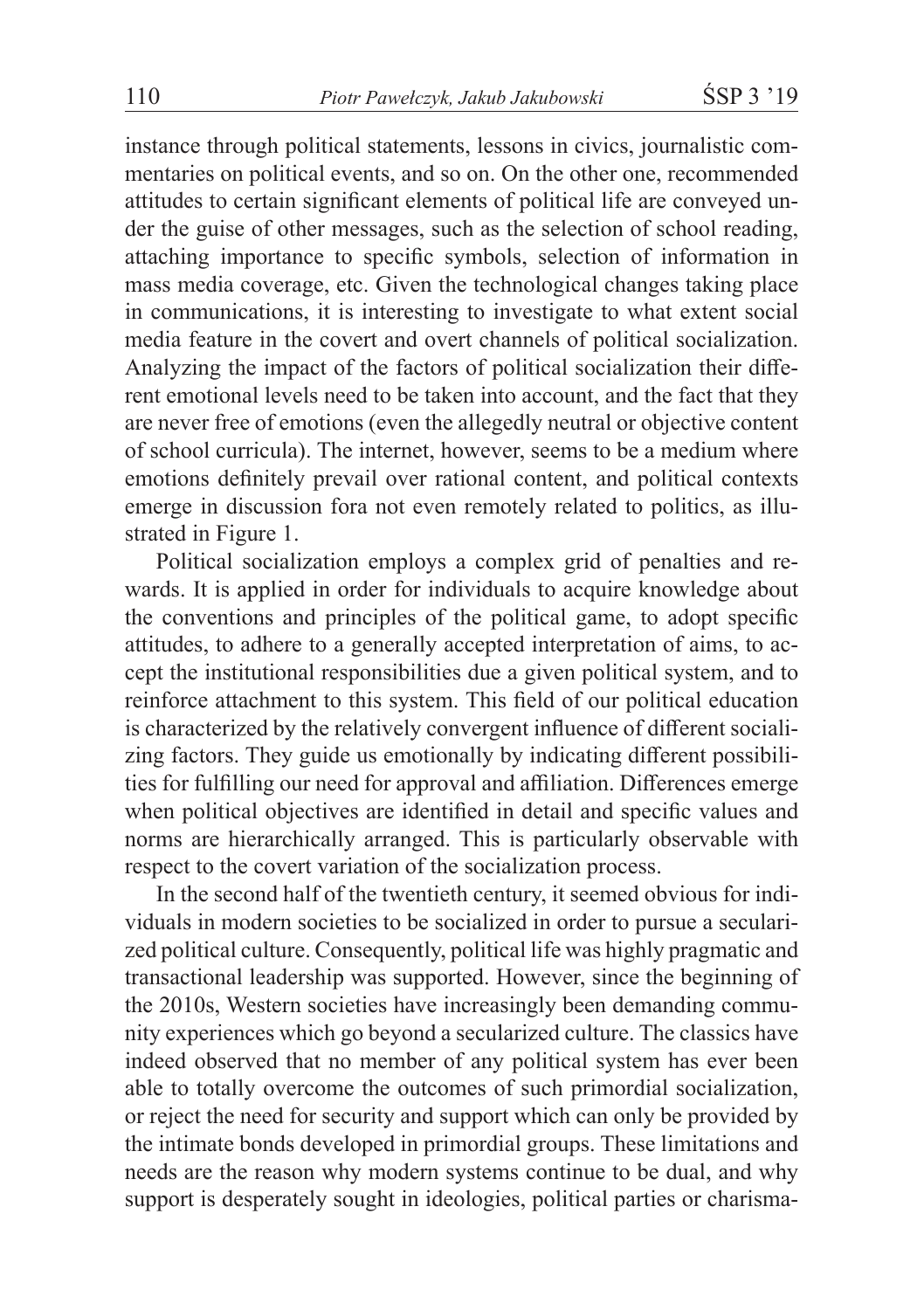#### **Fig. 1. An article and a list of comments on the** *Wirtualna Polska* **website**

# "Buchnie ciepłem" znad Hiszpanii. Termometry mocno w góre

Stare przysłowie mówi, że w "marcu jak w garncu", a z wiedzą przekazywaną od pokoleń nie ma co dyskutować. Przelotnego deszczu się więc nie ustrzeżemy, ale synoptycy zapewniają: "Przez najbliższe 2 tygodnie temperatury będą rosły".



#### **"A heat wave" coming from Spain. Temperatures skyrocket**

There is an old proverb saying that "March comes in like a lion and goes out like a lamb" and you don't argue with the wisdom of generations. We will not be safe from the occasional shower but forecasters assure us that "temperatures are going up for the next two weeks."

| 5 hrs<br>ago            | first bantustan second Japan third Spain fourth Israel<br>$+167 - 4$<br>Reply                                                                                                                                                                                                                  |  |  |  |  |  |
|-------------------------|------------------------------------------------------------------------------------------------------------------------------------------------------------------------------------------------------------------------------------------------------------------------------------------------|--|--|--|--|--|
| 1 <sub>hr</sub><br>ago  | nocturno culto And the Medieval spirit rules all<br>$+0-0$                                                                                                                                                                                                                                     |  |  |  |  |  |
| 3 hrs<br>ago            | <b>Lukasz</b> And thanks to the party leader's largesse we will soon<br>ago have Greece and Venezuela here<br>$+3 - 2$                                                                                                                                                                         |  |  |  |  |  |
| 4 hrs<br>ago            | <b>Zaklinacz</b> Let's just hope it doesn't lead to a second Cambodia<br>$+7-0$                                                                                                                                                                                                                |  |  |  |  |  |
| $37 \text{ min}$<br>ago | <b>Zmeczony</b> Well, well, let's wait until the election. After all, there are only poli-<br>ticians there and they cannot be trusted. They will fall out right away and will<br>do things to spite the other party. They spit venom and hatred on an everyday<br>basis and suddenly Read all |  |  |  |  |  |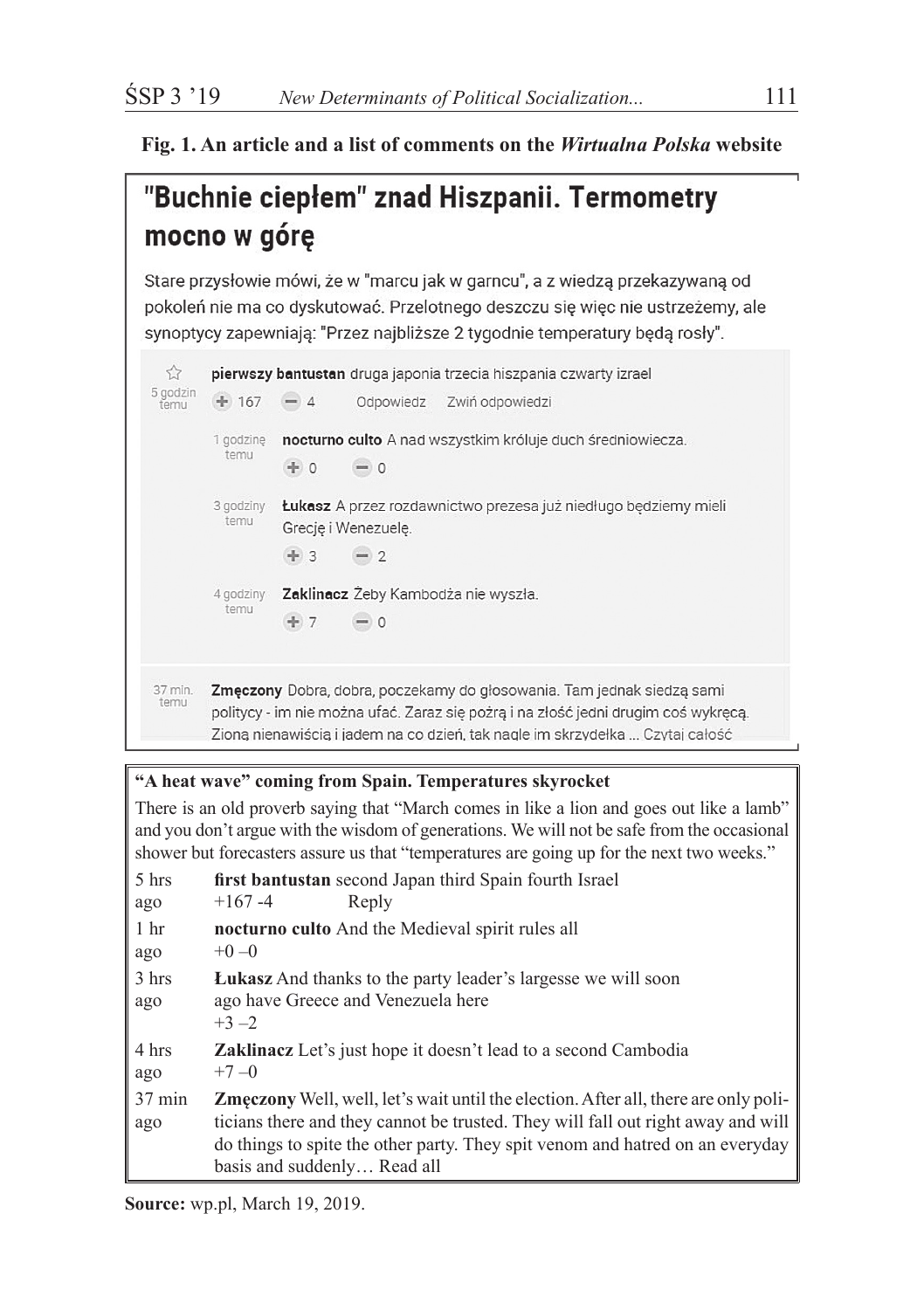tic leaders, even by the most enlightened persons, in critical moments when the social, economic and political structures of the system seem to be collapsing (Almond, Powell, 1975, p. 595). In our opinion, however, the political experience of Western European states and the United States over recent years has exceeded the expectations of the desire to experience politics emotionally, becoming, in fact, utterly irrational.

Emotional bonds with members of a group whose socializing impact is of the greatest importance to us allows us to survive in moments of doubt or insecurity, while simultaneously consolidating myths and stereotypes which facilitate simpler interpretations of a complex reality. The mind indicates that reality is more complex, but it usually loses against feelings. This can be understood better when we realize the importance of our identity and identification. Identity is associated with the need for security, approval, respect for oneself and the question of 'who am I, what should I do and how?' Identification is a process of copying and internalizing the behavior, attitudes and values of other people (Palmer, Stern, Gail, 1974, p. 148). Online communication provides completely new ways to look for communities that share our views, and to attack 'the others.'

David Easton noted that in the process of growing up in society, different institutionalized goals, norms and socially accepted values, some of which are related to politics, are inculcated in individuals by other members of society through positive and negative reinforcement. He calls this process the politicization of society (Easton, 1975, p. 574). It allows people to learn to play political roles and to adopt political attitudes which are desirable from the point of view of reproducing the social order. When fundamental political affiliations are deeply rooted or institutionalized, the system is deemed legitimate. Politicization is therefore the ultimate result of the way in which the political system has been established and legitimized. Political systems that survive the longest maintain support due to the belief in the legitimacy of their governments and structures (Easton, 1975, pp. 575–576). The most effective politicization appears to rely on covert political socialization, because it does not have to employ rational arguments but forms emotional bonds instead.

In their classical approach to political socialization, Almond and Powell stressed the essential and covert impact of families on forming attitudes to authorities. Making decisions in either a collective or authoritarian manner may determine the future propensity to take the role of a participant in political life or that of a subject. An attitude of disrespect towards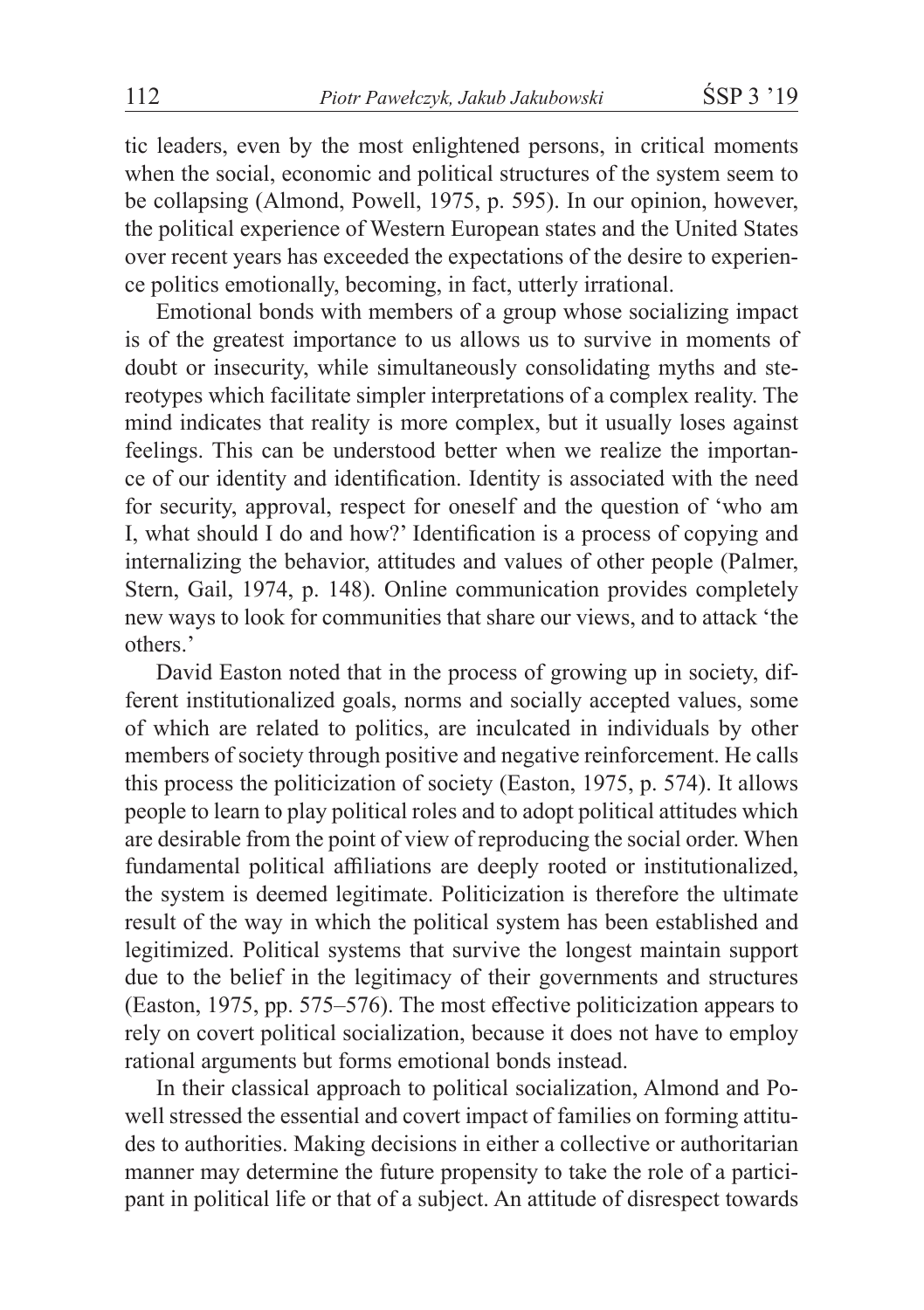the institutions of the political system observed by children can dominate their future political attitudes, even though school, among other things, will promote an utterly different type of behavior (Almond, Powell, 1975, pp. 590–591). The influence of the internet on the process of political socialization can produce utterly new consequences. The role of family and school seems to have become secondary.

Educational institutions can be assumed to have a greater share in disseminating knowledge about the principles of the political game, as they teach about the influence of political systems on individual life and about the possibilities of providing feedback by taking part in political life, if only by making demands and generating support for the system. Schools can also develop the awareness of the unwritten rules of the political game, such as the political traditions of a given society (Almond, Powel, 1975, p. 591). They can also indicate the correct interpretations of the art of politics and how the main political roles are played. Nevertheless, the primary objective of educational institutions involves teaching about the formal principles of the political game.

An increasing role in covert socialization is played by the mass media, if only because their influence can be observed throughout the whole life of a person. In totalitarian systems, this factor of socialization is controlled to the greatest extent, thereby constituting a powerful tool of indoctrination (of course, functionally combined with other factors). In pluralist systems, the mass media can exert an impact on political attitudes by way of selecting news, embedding the news in emotional contexts or by linguistic manipulation. The emergence of the internet, and even more so of social media, has given an utterly new dimension to this phenomenon.

On the one hand, the influence of the above-mentioned actors of socialization on individuals is enhanced or weakened by their individual experiences. On the other hand, it is true that for a majority of people such experiences are the outcome of their orientation towards the values and norms adopted in the course of socialization. Typically, we look for the confirmation of our emotionally conditioned attitudes in reality (for instance, by selecting those media which will not generate cognitive dissonance by the news and commentaries presented there).

The socialization process, also in politics, involves adjusting individuals to life in society in the most effective manner, which also means accounting for all the drawbacks of the existing system. A considerably disintegrated social system will force individuals to adopt attitudes and behavior functional under those conditions. The process of socialization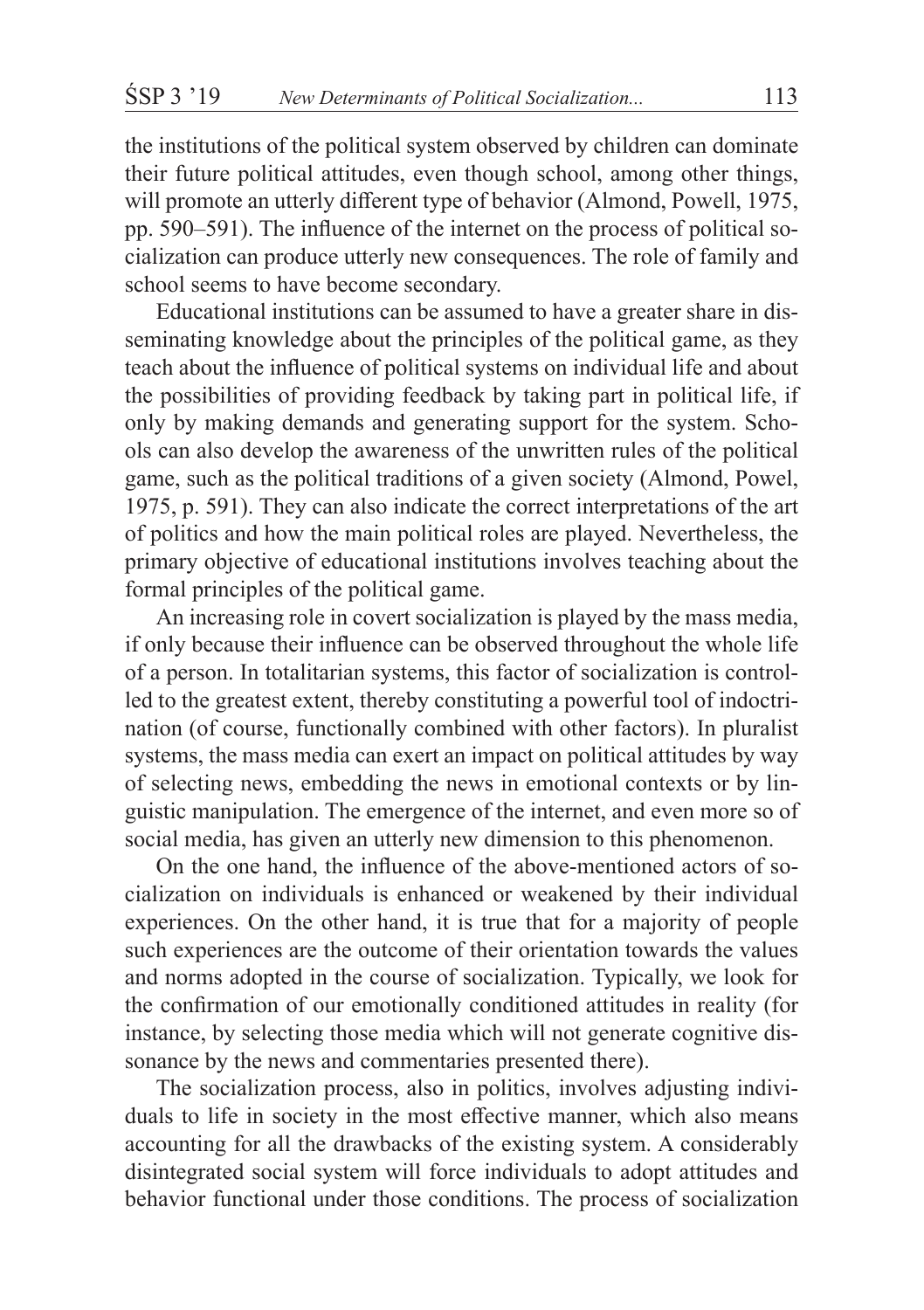will take a different course in consolidated societies which have established the principles of seeking social compromises and conciliatory traditions. It will seek to duplicate behavior which is best suited to this social system and maintaining it.

Let us now consider the consequences of the increased importance of new media in the process of the politicization of society, even when these media are allegedly not interested in this process whatsoever.

#### **The internet in the process of political socialization**

The rapid surge in the numbers of web users globally has meant that, in a relatively short time, ca. 4 billion people (over 50% of the global population) have gained access to the tools allowing them to generate and disseminate content (*Worldwide digital*). 'The cult of the amateur' (Keen, 2007) which dominates in the media has undermined authority and taken young people in the direction of exchanging their views with other inexperienced community members. The inability to assess the credibility of content can result in selecting content on the basis of insubstantial criteria, such as emotionality, visual aspect, etc. In the field of politics, this process is encouraged by the fact that political communication is competitive. In the event of numerous and serious socio-political divisions, of which Poland is an excellent example (Markowski, Stanley, 2016; Cześnik, Grabowska, 2017), content developed in order to implement specific political goals can prevail over sources of information teaching recipients how to operate actively and rationally in democracy (assuming that this is the current requirement of the system).

Additionally, in a model where content is available in return for access to information about the user, and high quality (premium) content has to be paid for, the vast majority of web users are exposed to low quality, superficial articles, frequently on a poor professional level (taking into account the principles of journalistic work).<sup>1</sup> Web users accept this principle and agree to use their personal details as an equivalent of money. On the other hand, a significant portion of the population does not know about the mechanisms of the system, both as regards the sources of information they get and verification of its credibility. The lack of awareness in this

<sup>&</sup>lt;sup>1</sup> It is difficult to unambiguously quantify the credibility and reliability of information available online, but this problem has been noted by researchers (Szpunar, 2007; Wala, 2015).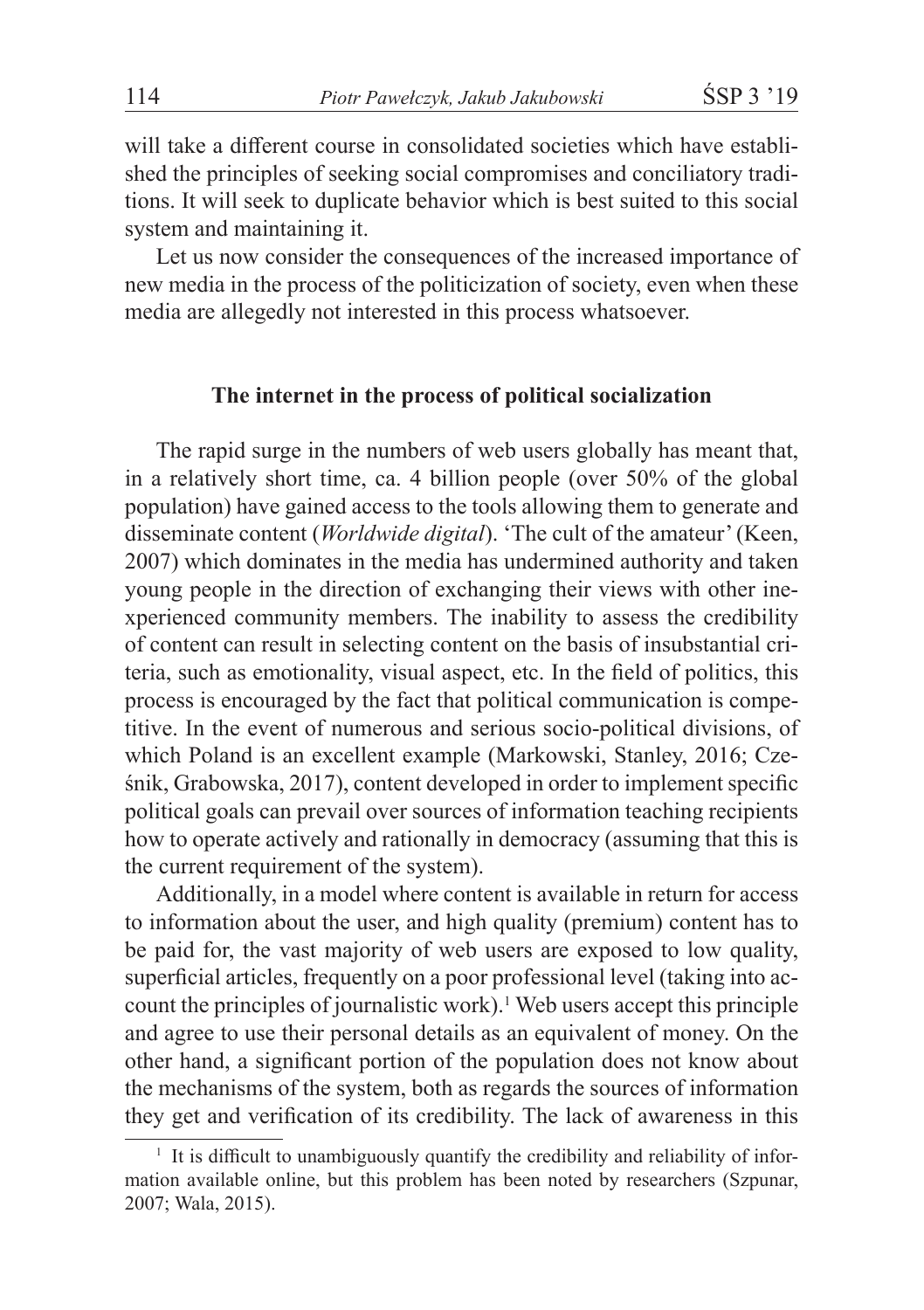respect can result in their consolidation of knowledge based on erroneous premises.

Short forms of online communication (gifs, memes, tweets, etc.) impoverish everyday information exchange, making it superficial and based mainly on entertainment, constituting a new form of infotainment (Naruszewicz-Duchlińska, 2013). This produces a 'vicious circle' of ignorance, or rudimentary knowledge and consolidation of negative social models. The actual process of the perception of content is evolving because of the inability to concentrate on the message and the manner of reading texts.<sup>2</sup> However, young people frequently interpret this lack of professionalism as evidence of the spontaneity/novelty of the content contained in the messages. This actually conforms to popular criticism of mass society, because every new medium has been accused of bringing about the collapse of social authority. However, the range of radio or television, and particularly their interactivity cannot be compared to those of the newest means of mass communication.

Aggression online, limited legal control over extremist messages and, first and foremost, the unprecedented range of online communication expose young people to extremist views to a greater extent. Due to the weakness of legal forms of content control, the scale of negative phenomena online is much greater than in other media. Problems include the following:

- the absence of self-censoring mechanisms which characterize traditional journalistic forms;
- the scale and amount of content continuously posted online is difficult to control;
- the absence of controlling institutions which operate with regard to other media (in Poland, this could be an equivalent of the National Broadcasting Council – KRRiT);
- imprecise regulations pertaining to online communication;
- the scale of activities that may qualify as breaching the law which discourages law enforcement agencies from taking action regarding certain types of offenses and crimes.

All this makes internet users definitely more likely to encounter extremism online, while the discussion on extremists is more ruthless (Tokarczyk, 2003/2004, p. 278). Combined with the extraordinary online

<sup>&</sup>lt;sup>2</sup> E.g. articles without pictures are ignored, or single lines are selected to assess whether a given unit of content is worth paying attention to (*Czytanie online*).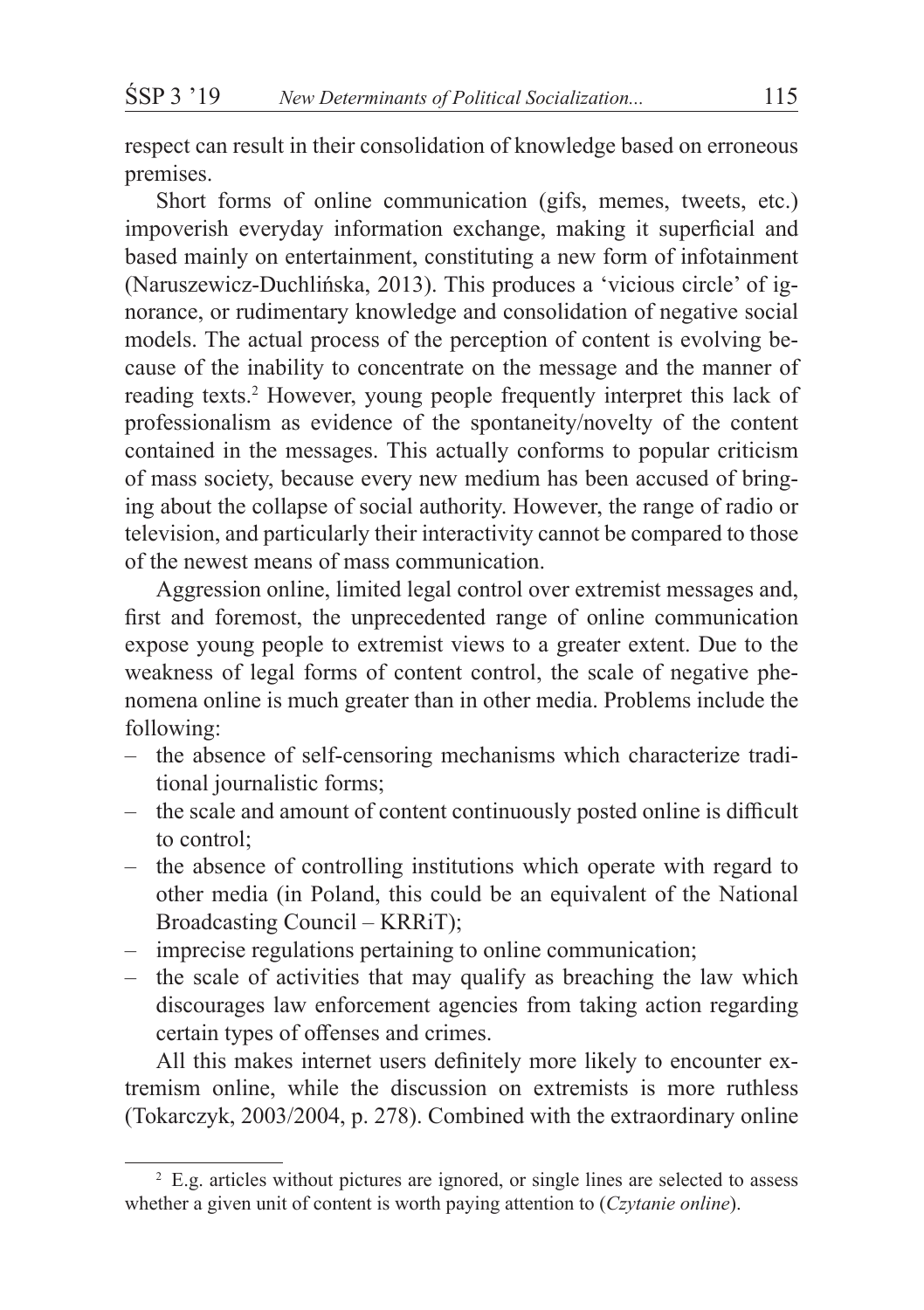activity of young people and their lack of emotional maturity, that otherwise would allow them to critically assess ideological messages, this leads to an increased significance of extreme-right/left, and other extremist and populist demands. This can translate into a greater propensity to vote for extremist political parties.

Additionally, such phenomena identified in the theory of the media as "filter bubbles" (Pariser, 2011) or "echo chambers," make it even more difficult for young people to confront different outlooks and views on the world. Due to filter bubbles, internet users are exposed to homogeneous worldviews that are convergent with the earlier choices they and their circle of friends have made. This is an outcome of the algorithms employed by social media, whereby internet users get access to content they are already familiar with and which is also eagerly watched by other users they are related to. This mechanism is reminiscent of McDonaldization, a phenomenon based on meeting consumer's needs by supplying them with products they know, and therefore products safe from the decisionmaking point of view (Ritzer, 1997). Assuming that information constitutes a commodity on the market, it can also undergo the same process.<sup>3</sup>

In the case of young people, this may also result in the formation of closed circuits and make some representatives of the group 'addicted' to others. This process seems even more likely, taking into account the fundamental laws of sociology, where conformity and adopting the outlook of one's community can constitute an important factor in winning the approval of a peer group. Knowing how important approval and the appreciation of peers is for young people (Kokociński, 2011, p. 77), it can be assumed that this process will be equally powerful in online behavior. On the other hand, it has long been known that in order to avoid cognitive dissonance people choose media that reinforce the attitudes they have already developed. Creating information niches (or bubbles), the internet only intensifies this phenomenon.

Media education in Poland has a weak position in the system, resulting in a lower level of media competency (e.g. in the field of distinguishing between facts and opinions, identifying fake news, post-truths, etc.) and making young people less sensitive to pathological processes in mass communication (Ogonowska, 2012). School curricula of IT or Polish Language, among others, either lack such topics or treat them marginally.

<sup>&</sup>lt;sup>3</sup> A filter bubble is thus an equivalent of the McDonaldization process in the world of information, but an improved one, and equipped with a technological component which ensures effectiveness and a high level of efficiency.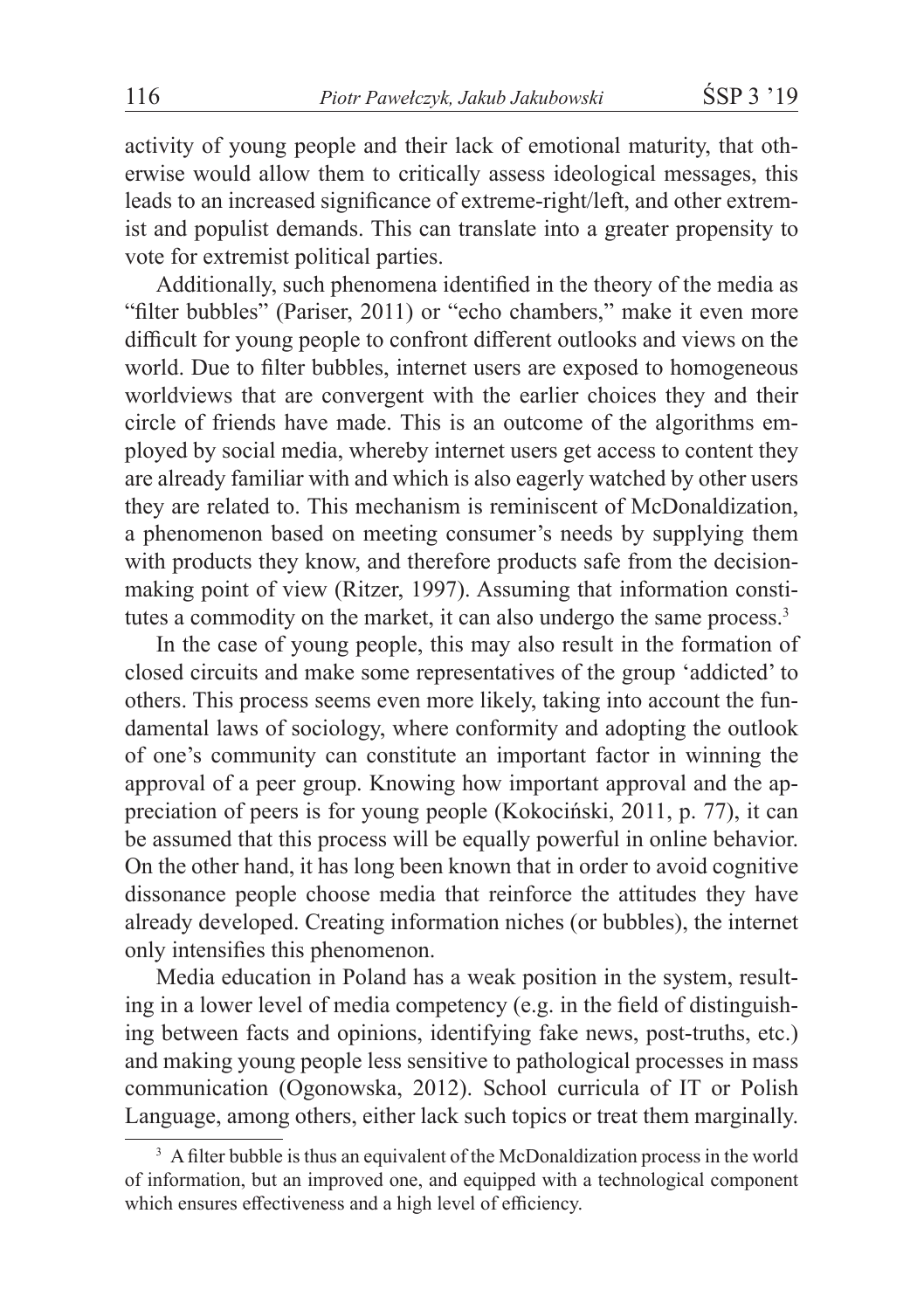This naturally promotes covert political socialization. In modern times, people are almost always online, and the role of the school in shaping the habits of using the media is becoming crucial (Nowicka, 2015). Families are also reluctant to educate young people, either failing to notice the problem, or remaining 'digitally illiterate' and thus unable to pass down knowledge the families do not have (Drzewiecki, 2010, p. 4). Self-education about the media and questionable spontaneously developed skills can be compared to self-training in sports – some habits developed at a young age are difficult to eradicate later on. In this situation, the objective nature of socialization is demonstrated, which fills the void left by institutionalized entities. However, speaking about 'pathological processes' is a subjective assessment, which is due to a certain perspective of a generation that is alienating itself. In fact, this is also a result of the criticism of mass society, which has been repeatedly voiced since the development of the Frankfurt School.

One may also have the impression that the lack of authorities and points of reference results in young people seeking opinions in the media, much more than facts. Modern circumstances force us to 'continuously think about what to think on a given topic' and leave young people in a state of constant dissonance and imbalance. Due to the reproductive nature of the whole of educational system, which is based on single-choice tests, answer keys, etc., active searching is becoming a tiresome alternative to ready-made answers and cognitive models based on non-creative and non-constructive thinking. This is further supported by the architecture of the web itself, which operates on the basis of ranking algorithms allowing us to find answers to more and more intuitive questions. Another crucial element of this system involves comments as an integral part of press texts (Mielcarek, 2010). Comments primarily help readers to develop an opinion about the text, because the habit to do so on the basis of one's own preferences, opinions and value system is becoming extinct. Combined with the above-mentioned ruthlessness of these online opinions it can be assumed that the habits formed in this manner can become widespread and durable.<sup>4</sup>

Another factor that changes socialization is related to the generation gap in using the media. The 45+ generation remains television-bound,

<sup>4</sup> One may also wonder whether or not the same process applies also to other media related to the groups that are interested in influencing public opinion and forming specific attitudes. To what extent are the changes in political socialization caused by online communication qualitative and to what extent are they quantitative?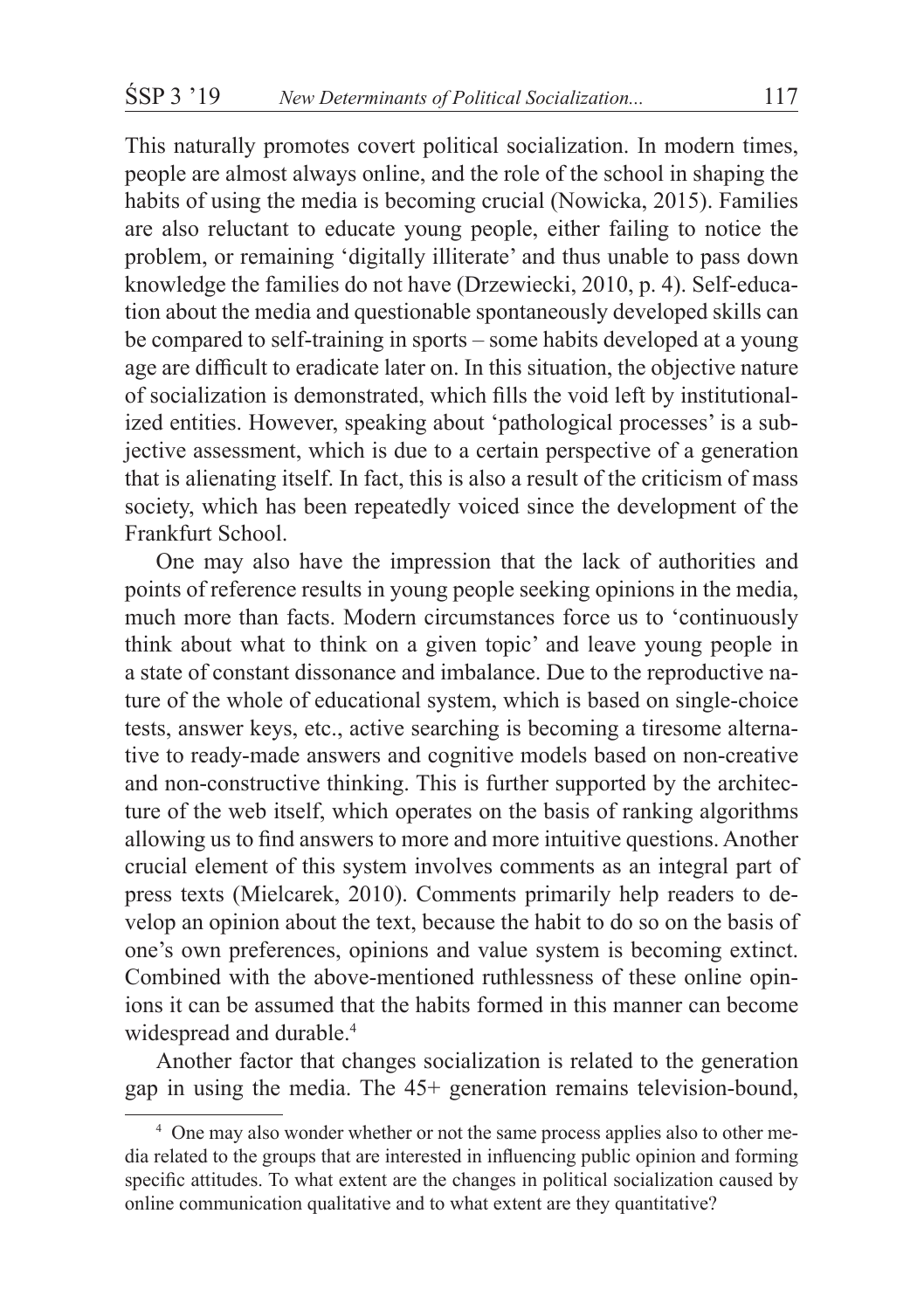whereas young people get information almost exclusively from the web. This is well-illustrated by the results of an annual survey by the Public Opinion Research Center (CBOS). Those obtained in 2017 are presented in Table 1.

Table 1

|                   | What is the main source of information about domestic and |                         |       |     |                               |                            |  |
|-------------------|-----------------------------------------------------------|-------------------------|-------|-----|-------------------------------|----------------------------|--|
|                   | global events for you?                                    |                         |       |     |                               |                            |  |
|                   | <b>Television (also</b><br>when watched<br>online)        | <b>Printed</b><br>press | Radio | The | None of<br>internet the above | <b>Difficult</b><br>to say |  |
|                   | Percentage                                                |                         |       |     |                               |                            |  |
| Age group (years) |                                                           |                         |       |     |                               |                            |  |
| $18 - 24$         | 28                                                        | 2                       | 4     | 58  |                               |                            |  |
| $ 25 - 34 $       | 44                                                        |                         | 11    | 38  |                               |                            |  |
| $ 35 - 44 $       | 62                                                        |                         |       | 26  |                               |                            |  |
| $45 - 54$         | 68                                                        |                         |       | 14  |                               |                            |  |
| $55 - 64$         | 78                                                        |                         |       | 6   |                               |                            |  |
| 165 and older     | 83                                                        |                         |       |     |                               |                            |  |

### **Use of the internet by age group**

**Source:** *Ocena wiarygodności...*, 2017.

Different forms and ranges of content create two separate media worlds, thus impeding relationships between generations. In this case, it is not about the phenomenon itself, but about its scale. Firstly, the structure of the information environment changes fundamentally including new media genres or combinations of 'old formats.'<sup>5</sup> Simultaneously, the number of websites and the extensive system of categories make this system quantitatively far more complex than the system formed by the 'old media.'

Yet this phenomenon can also be interpreted as an outcome of the objectivity of the socialization process, which aims to adjust individuals to current environmental circumstances, however they may be assessed. Socialization in an atmosphere of chaos translates into being able to survive in an atmosphere of chaos (Kwieciński, 1997, p. 275). The 'TV generation' is becoming extinct.

This ubiquitous dissonance (social adjustment and the deteriorating quality of knowledge gained from the media) emerges as a feature

<sup>5</sup> For instance, the home page of the *Onet* website features 'live' programs, news presented in texts, infographics, galleries, collections of memes, commercials, commentaries, notifications, etc.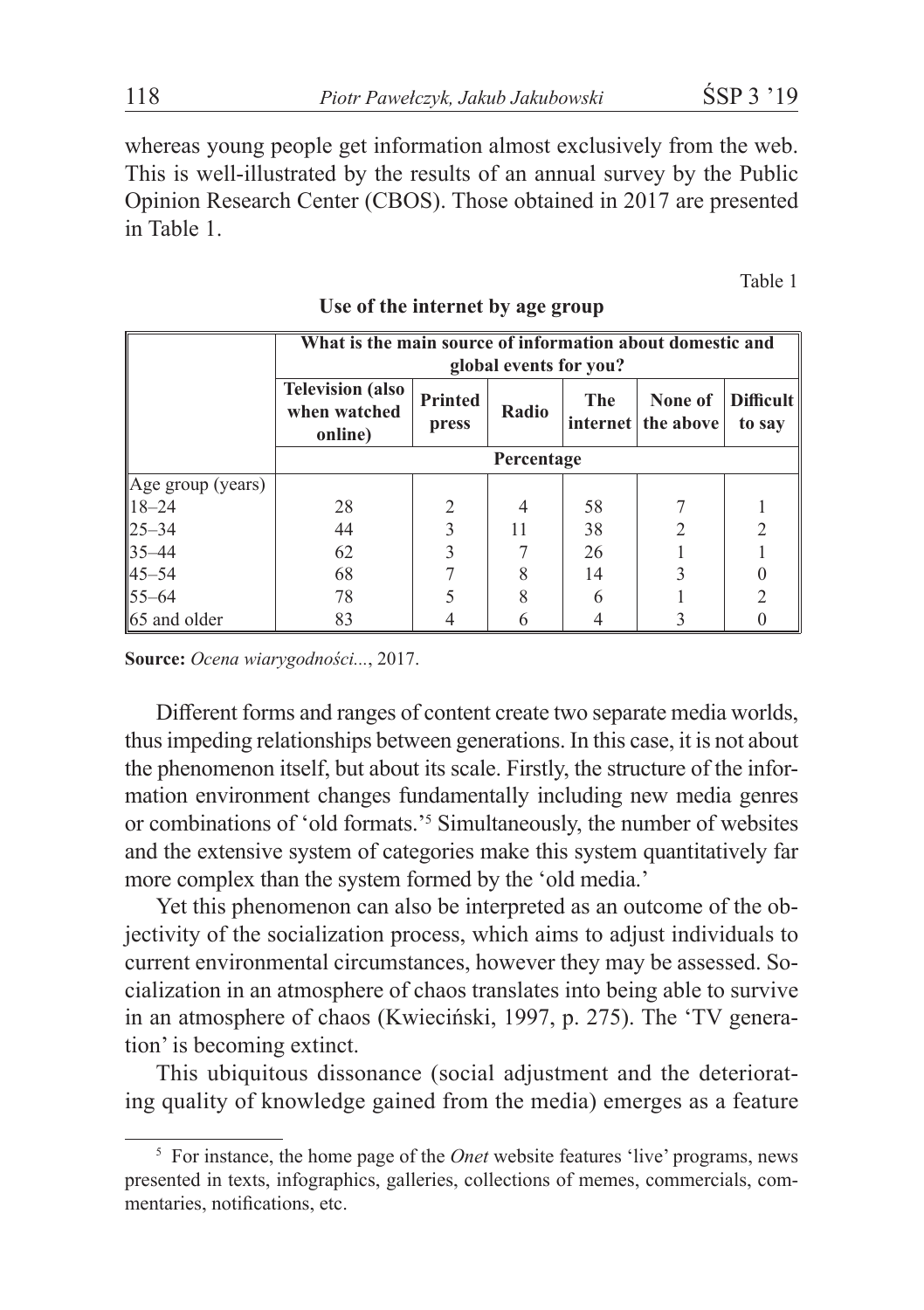of media reality as such, which may be dubbed the *paradox of media socialization*.

## **Paradox of media socialization**

At nearly every stage of the relationship between (young) people and the media a dissonance emerges which triggers an interesting mechanism of mutual dependencies that feed back on themselves. A fundamental feature of every type of socialization, including political socialization, involves the development of internal and external motivations to behave in a socially accepted manner. This is also a process whereby individuals adapt to participate in social life in the most optimal way – mentally and even physically. What is meant here are such factors as minimizing exposure to stress, winning approval of others, fulfilling one's need for appreciation, avoiding the risk of social exclusion, etc.

An essential feature of the process of socialization employing the media involves the continuous need to deepen and intensify individual activities. This is about adjusting to social models, which increases one's probability of gaining approval and fulfilling the need for appreciation. Such phenomena as media democracy, telegenicity and celebrity culture intensify this process even more. Components of this process include, for instance, the requirement to always be online; positive perception of media activity; the 'stand out or die' principle; the fetish of thinking positively and feeling well, promoted by Western culture also through the media; emphasis given to developing the relevant image of, e.g., an expert, an attractive person, etc.; the semantic affinity of popularity and personal/ professional success; the fetish of being young, attractive and sexually active which is promoted by the media.

Although a majority of these phenomena apparently do not exert a clearly negative impact on the social life approved of by liberal democracies, the constantly intensifying social pressure to follow these models can bring about axiologically ambiguous consequences. It is somewhat reminiscent of the development of the mechanism of capitalism, where the requirement for continuous economic growth as the sole measure of the development of society leads to being unable to take a holistic look at society and see all its aspects, including social stratification, health, leisure and so on.

The situation is similar as concerns modern socialization, which uses the media and produces individual benefits while possibly generating se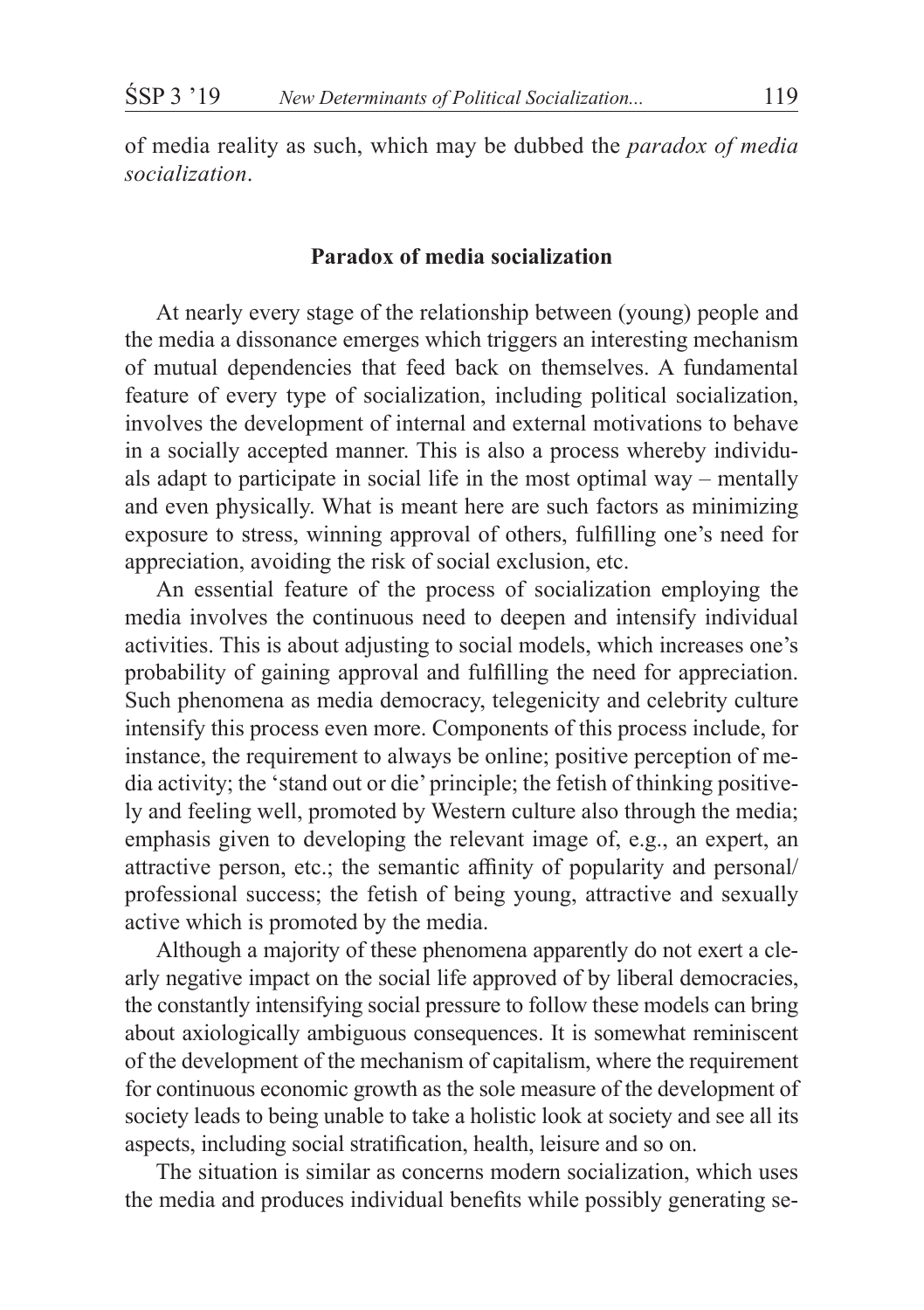rious perturbations in collective terms. At the same time, the continuously rising expectations (of the above-mentioned telegenicity, media competencies and being always online) are moving the limits of social adjustment and generating a dissonance between one's own activity and external pressures. An adjustment which is beneficial for individuals produces a side effect in terms of phenomena that are negative, or even plainly pathological for social development

### **Conclusion**

This analysis and description of phenomena of political socialization leads to a handful of conclusions which can serve to formulate recommendations for individual and institutional entities operating in the broadly understood field of education (after all, it is difficult to find teaching subjects which do not use elements of web communication, and the political nature of all social phenomena characterizes the entire range of school subjects or academic disciplines).

- 1. The paradox of media socialization is associated with the development of online competencies, which is simultaneously related to their reduced functionality in the field of politics: the more we can do, the less we are able to put our skills to use. It is therefore essential to develop these skills and accompany them with overt guidelines on how they should be applied: indicating hard skills (such as speaking the 'web language') and translating them into soft skills (for instance, how to distinguish between opinions and facts).
- 2. Given the new understanding of political socialization, an important element of practice involves explaining increasingly complicated mechanisms of media operation, regardless of the stage of the process (starting at school at ending with senior citizens). The lack of knowledge about such phenomena as the personalization of website content, ranking algorithms and the simultaneous presence of advertisements and organic content, can lead to being led astray in the complicated world of new media and politics.
- 3. The benefits of using the mechanisms of overt socialization to a greater extent than those of covert socialization should be indicated. This is mainly due to the above-mentioned level of complication of the modern media world and the deficit of social trust, which could be eradicated by open and clear naming of facts, processes, emotions and so on.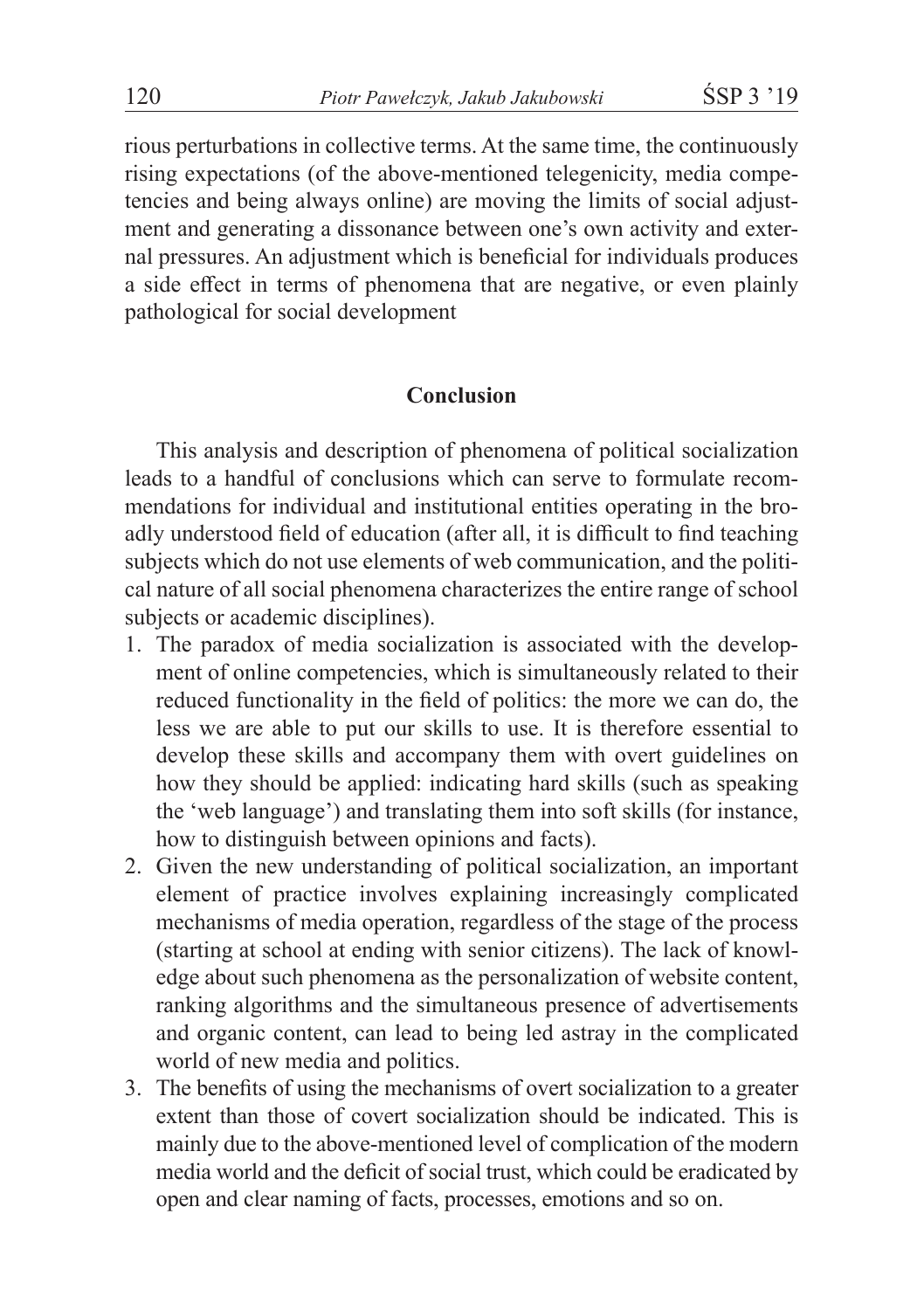4. Contact with mass media does not always translate into greater knowledge about politics, but it certainly forms emotional orientation, especially towards politicians. This is especially observable in the context of social media. That is why, when using social media, it is worth naming those emotions and revealing whenever they are intentionally used for the purpose of individual political goals.

#### **Bibliography**

- Almond G. A., Powell G. B. (1975), *Kultura polityczna*, in: *Elementy teorii socjologicznych*, eds. W. Derczyński, A. Jasińska-Kania, J. Szacki, PWN, Warszawa.
- Cześnik M., Grabowska M. (2017), *Popękane polskie społeczeństwo jako pole badawcze – dane, fakty, mity*, "Przegląd Socjologiczny", no. 3*.*
- *Czytanie online oducza nas krytycznego myślenia*, http://www.newsweek.pl/wiedza/nauka/dlaczego-czytanie-online-oducza-nas-krytycznego-myslenia-, artykuly,358394,1.html, 13.05.2018.
- Drzewiecki P. (2010), *Media aktywni. Dlaczego i jak uczyć edukacji medialnej?*, Instytut Edukacji Medialnej i Dziennikarstwa, Warszawa.
- Easton D. (1975), *Analiza systemów politycznych*, in: *Elementy teorii socjologicznych*, eds. W. Derczyński, A. Jasińska-Kania, J. Szacki, PWN, Warszawa.
- Keen A. (2007), *Kult amatora. Jak internet niszczy kulturę*, Wydawnictwa Akademickie i Profesjonalne, Warszawa.
- Kokociński M. (2011), *Rola grupy rówieśniczej w procesie socjalizacji młodzieży*, Wydawnictwo WSKiZ, Poznań.
- Kwieciński Z. (1997), *Pytania o funkcję szkoły i oświaty w sytuacji chaosu politycznego*, in: *Wychowanie a polityka. Tradycje i współczesność*, eds. W. Wojdyła, M. Strzelecki, Toruń.
- Markowski R., Stanley B. (2016), *Rozłamy socjopolityczne w Polsce. Iluzja czy rzeczywistość?*, "Studia Socjologiczne", no. 4 (223).
- Michalczyk S. (2005), *Komunikowanie polityczne*, Śląsk Wydawnictwo Naukowe, Katowice.
- Mielcarek M. (2010), *Nowe media – nowe dziennikarstwo?*, "Refleksje", no. 2.
- Naruszewicz-Duchlińska A. (2013), *Inforozrywka (infotainment) w portalach informacyjnych tvn24.pl i tvp.info*, "Prace Językoznawcze", no. 15/3.
- Nowicka E. (2015), *Rola Rodziców i nauczycieli w edukacji medialnej*, "Dyskursy Młodych Andragogów", no. 16.
- *Ocena wiarygodności, telewizyjnych programów informacyjnych i publicystycznych. Komunikat z badań*, CBOS, https://www.cbos.pl/SPISKOM.POL/2017/ K\_052\_17.PDF, 16.04.2019.
- Ogonowska A. (2012), *Edukacja medialna: ziemia wciąż nieznana?…*, "Kultura – Społeczeństwo – Edukacja", no. 1.